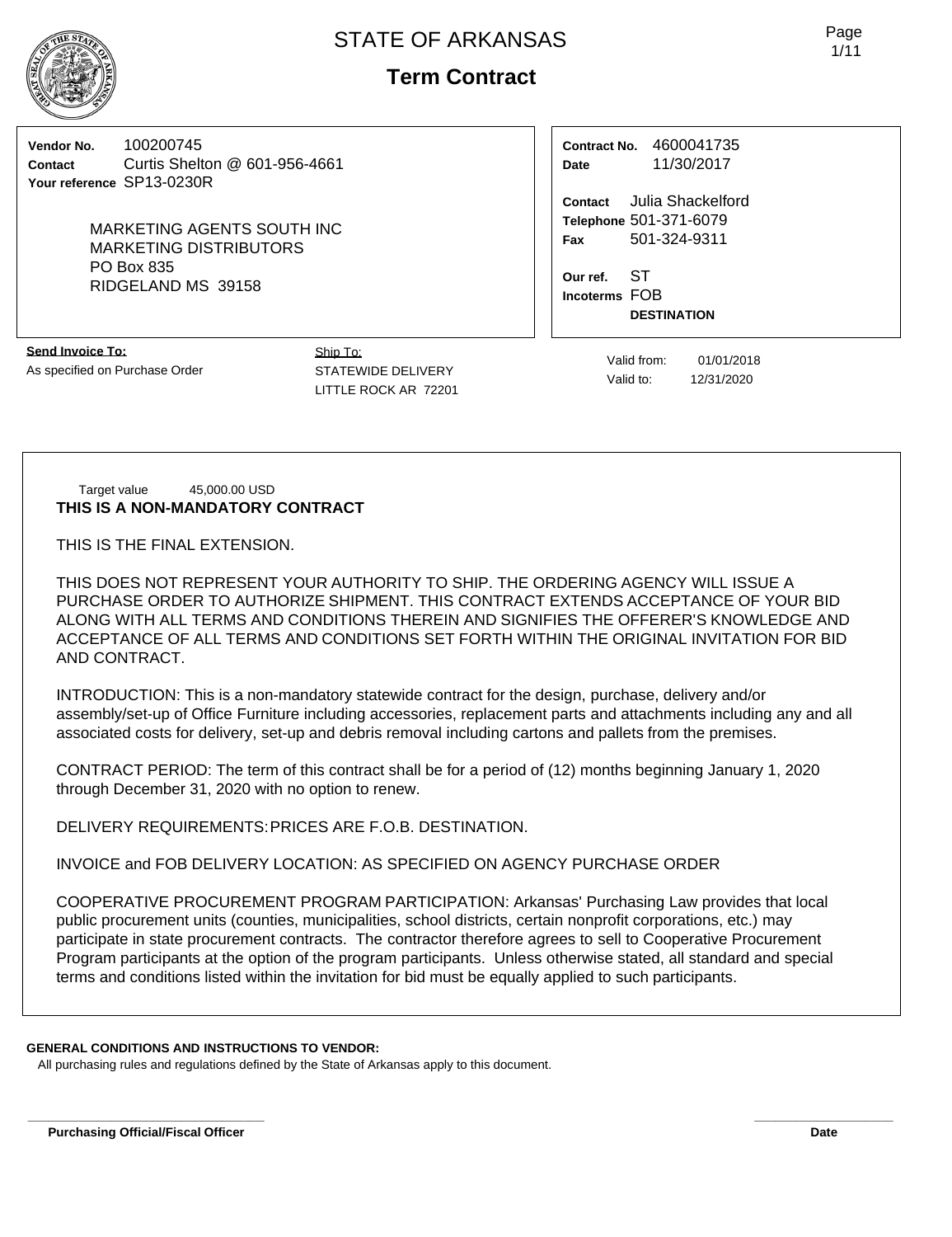

### **Term Contract**

**Vendor No.** 100200745 **Contact** Curtis Shelton @ 601-956-4661 **Your reference** SP13-0230R

**Contract No.** 4600041735 **Date** 11/30/2017 **Our reference** ST

| Item | <b>Material/Description</b>                         | <b>Target QtyUM</b> |          | <b>Unit Price</b> | <b>Amount</b> |
|------|-----------------------------------------------------|---------------------|----------|-------------------|---------------|
| 0001 | 10131663<br>TABLE SCHOOL CAFETERIA                  | 5,000.00            | Lump Sum | 1.00              | \$5,000.00    |
| 0002 | 10131672<br><b>CHAIR CAFETERIA</b>                  | 5,000.00            | Lump Sum | 1.00              | \$5,000.00    |
| 0009 | 10131676<br>ACCESSORIES FREESTANDING CASEGOODS      | 5,000.00            | Lump Sum | 1.00              | \$5,000.00    |
| 0010 | 10131677<br><b>DESK FREESTANDING CASEGOODS</b>      | 5,000.00            | Lump Sum | 1.00              | \$5,000.00    |
| 0012 | 10131679<br>TABLE FREESTANDING CASEGOODS CONF/TRAIN | 5,000.00            | Lump Sum | 1.00              | \$5,000.00    |
| 0019 | 10131629<br>DESK SCHOOL ADMIN/TEACHER               | 5,000.00            | Lump Sum | 1.00              | \$5,000.00    |
| 0020 | 10131660<br>DESK SCHOOL STUDENT                     | 5,000.00            | Lump Sum | 1.00              | \$5,000.00    |
| 0021 | 10131662<br>TABLE SCHOOL CLASSROOM ACTIVITY         | 5,000.00            | Lump Sum | 1.00              | \$5,000.00    |
| 0022 | 10131664<br>FURNITURE SCHOOL LAB/SCIENCE            | 5,000.00            | Lump Sum | 1.00              | \$5,000.00    |
|      | <b>Estimated Net Value</b>                          |                     |          |                   | 45,000.00     |

SECTION 1 - GENERAL INFORMATION

1.1 INTRODUCTION: This is a non-mandatory statewide contract for the design, purchase, delivery and/or assembly/set-up of Office Furniture including accessories, replacement parts and attachments including any and all associated costs for delivery, set-up and debris removal including cartons and pallets from the premises.

1.2 COOPERATIVE PURCHASING PROGRAM PARTICIPATION: Arkansas' Purchasing Law provides that local

**GENERAL CONDITIONS AND INSTRUCTIONS TO VENDOR:**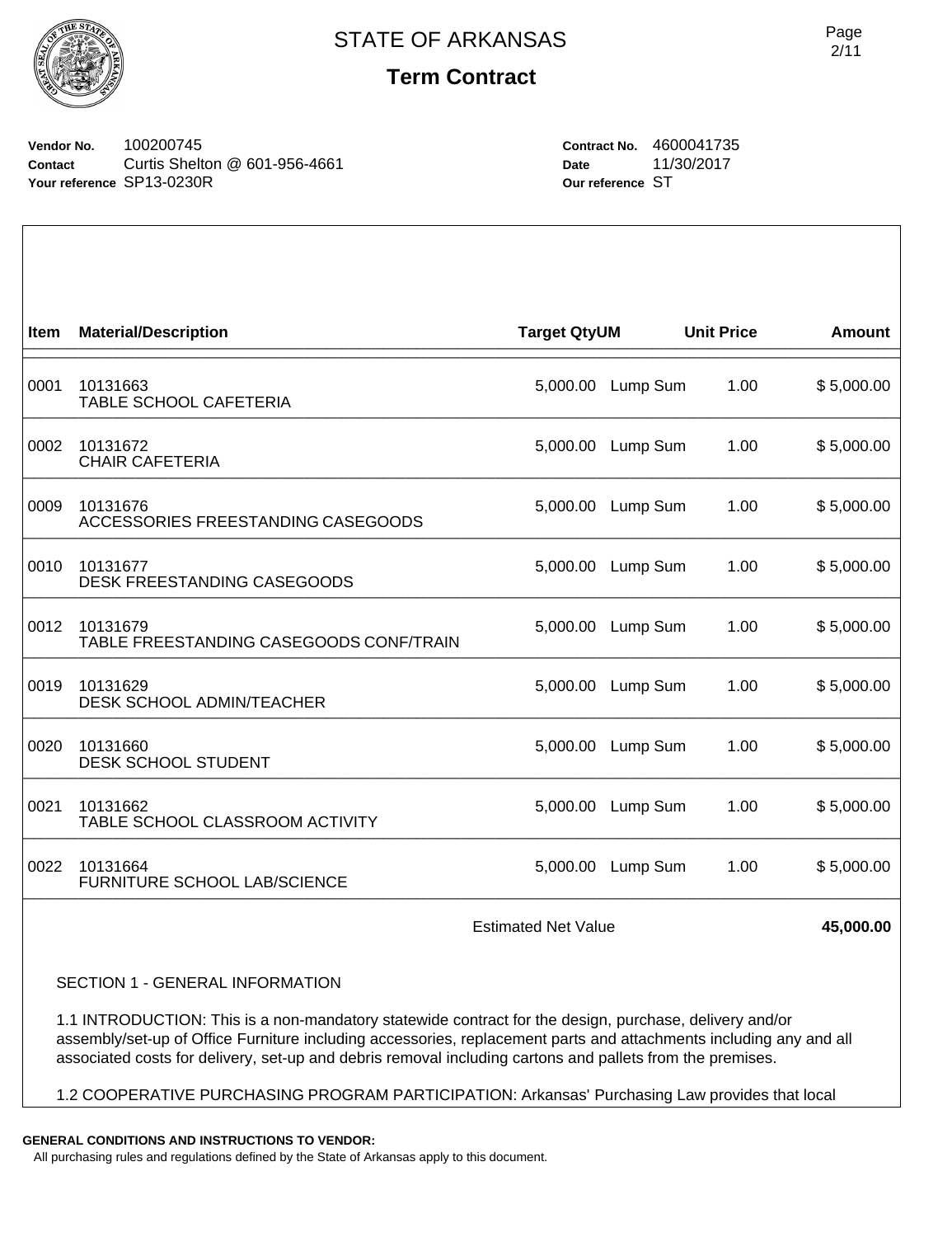

**Term Contract**

**Vendor No.** 100200745 **Contact** Curtis Shelton @ 601-956-4661 **Your reference** SP13-0230R

**Contract No.** 4600041735 **Date** 11/30/2017 **Our reference** ST

public procurement units (counties, municipalities, school districts, certain nonprofit corporations, etc.) may participate in state purchasing contracts. The contractor therefore agrees to sell to Cooperative Purchasing Program participants at the option of the program participants. Unless otherwise stated, all standard and special terms and conditions listed within the contract must be equally applied to such participants.

1.3 TYPE OF CONTRACT: The contract will be a one (1) year term contract from the date of award. Upon mutual agreement by the contractor and OSP, the contract may be renewed on a year-to-year basis, for up to (six (6)) additional (one year terms) or a portion thereof. In no event shall the total contract term be more than seven (7) years.

1.4 PAYMENT AND INVOICE PROVISIONS: An itemized invoice addressed to the ordering entity shall reference purchase order number, contract number, quantity, description, list and net unit price. Installation/Labor and any other ancillary charges will be shown as a separate line item on all quotes and invoices.

Payment will be made in accordance with applicable State of Arkansas accounting procedures upon acceptance by the Agency. The State may not be invoiced in advance of delivery and acceptance of any commodity. Payment will be made only after the contractor has successfully satisfied the state agency as to the goods purchased. Contractor should invoice agency by an itemized list of charges. Purchase Order Number and/or Contract Number should be referenced on each invoice.

1.5 RECORD RETENTION: The contractor shall be required to maintain all pertinent financial and accounting records and evidence pertaining to the contract in accordance with generally accepted principles of accounting and other procedures specified by the State of Arkansas. Access will be granted upon request, to State or Federal Government entities or any of their duly authorized representatives.

Financial and accounting records shall be made available, upon request, to the State of Arkansas' designee at any time during the contract period and any extension thereof, and for five (5) years from expiration date and final payment on the contract or extension thereof.

1.6 PRIME CONTRACTOR RESPONSIBILITY: The contractor will be required to assume prime contractor responsibility for the contract and will be the sole point of contact with regard to all commodities, services and support. The prime contractor may delegate facilitation of contract orders to their "Authorized/Certified Dealers" only. This delegation will in no way relieve the contractor of any contractual obligations set forth in this Contract Award.

### 1.7 CONTRACT INFORMATION

- 1. The State of Arkansas may not contract with another party:
- a. Upon default, to pay all sums to become due under a contract.
- b. To pay damages, legal expenses or other costs and expenses of any party.
- c. To conduct litigation in a place other than Pulaski County, Arkansas
- d. To agree to any provision of a contract; which violates the laws or constitution of the State of Arkansas.
- 2. A party wishing to contract with the State of Arkansas should:
- a. Remove any language from its contract which grants to it any remedies other than:
- i. The right to possession.
- ii. The right to accrued payments.<br>iii. The right to expenses of de-insi
- The right to expenses of de-installation.
- iv. The right to expenses of repair to return the equipment to normal working order, normal wear and tear

### **GENERAL CONDITIONS AND INSTRUCTIONS TO VENDOR:**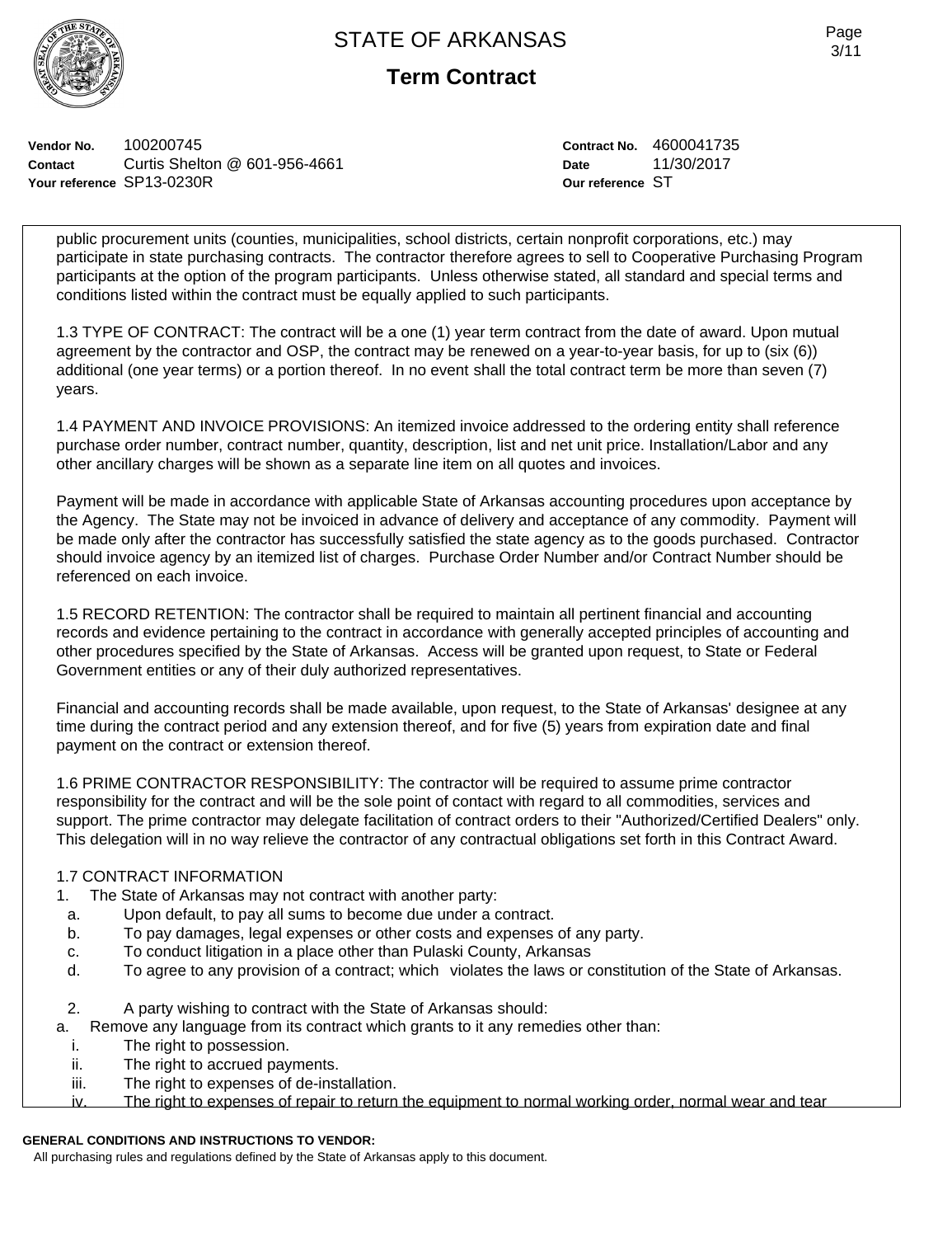

**Term Contract**

**Vendor No.** 100200745 **Contact** Curtis Shelton @ 601-956-4661 **Your reference** SP13-0230R

**Contract No.** 4600041735 **Date** 11/30/2017 **Our reference** ST

excluded.

 v. The right to recover only amounts due at the time of repossession and any unamortized nonrecurring cost as allowed by Arkansas Law.

- b. Include in its contract that the laws of the State of Arkansas govern the contract.
- c. Acknowledge that contracts become effective when awarded by the State Procurement Official.

1.8 CONDITIONS OF CONTRACT: The contractor shall at all times observe and comply with federal and State laws, local laws, ordinances, orders, and regulations existing at the time of or enacted subsequent to the execution of this contract which in any manner affect the completion of the work. The contractor shall indemnify and save harmless the agency and all its officers, representatives, agents, and employees against any claim or liability arising from or based upon the violation of any such law, ordinance, regulation, order or decree by an employee, representative, or subcontractor of the contractor.

1.9 STATEMENT OF LIABILITY: The State will demonstrate reasonable care but shall not be liable in the event of loss, destruction, or theft of contractor-owned items to be delivered or to be used in the installation of deliverables. The contractor is required to retain total liability until the deliverables have been accepted by the "authorized agency official." At no time will the State be responsible for or accept liability for any contractor-owned items.

1.10 AWARD RESPONSIBILITY: The State Procurement Official will be responsible for award and administration of any resulting contract.

1.11 DELEGATION AND/OR ASSIGNMENT: The contractor shall not assign the contract in whole or in part or any payment arising there from without the prior written consent of the State Procurement Official. The contractor may delegate facilitation of contract orders to their "Authorized/Certified Dealers" only. This delegation will in no way relieve the contractor of any contractual obligations set forth in this Contract Award.

1.12 DISCOUNT CHANGE CLAUSE: The contractor may offer larger discount percentages for products, accessories, replacement parts and attachments at any time during the contract term.

1.13 LENGTH OF PRICE GUARANTEE: Discount percentages shall be firm for the term of the contract.

1.14 DELIVERY: FOB DESTINATION, INSIDE DELIVERY, FREIGHT PAID: Whenever possible, contractors should give the ordering entities 3 working days prior notice of any deliveries and/or installations. Furniture contractors will not be responsible for the removal/moving of existing furnishings unless requested by the ordering entity. Contractors should verify site readiness prior to delivery. All deliveries will be made during normal working hours unless otherwise arranged with the ordering entity. Contractor will communicate any scheduling delays and/or changes immediately. Agencies will not be responsible for any freight damage, concealed or otherwise.

1.15 SPECIAL DELIVERY INSTRUCTIONS: All shipments will be FOB destination (as specified on Ordering Entity Purchase Order).

### Delivery/Installation Instructions:

Due to the varying locations and circumstances involved in deliveries and installations, all deliveries and installations will be quoted on a project by project basis.

All installation, labor, and or delivery charges must be shown as a separate line item on quotes and invoices.

#### **GENERAL CONDITIONS AND INSTRUCTIONS TO VENDOR:**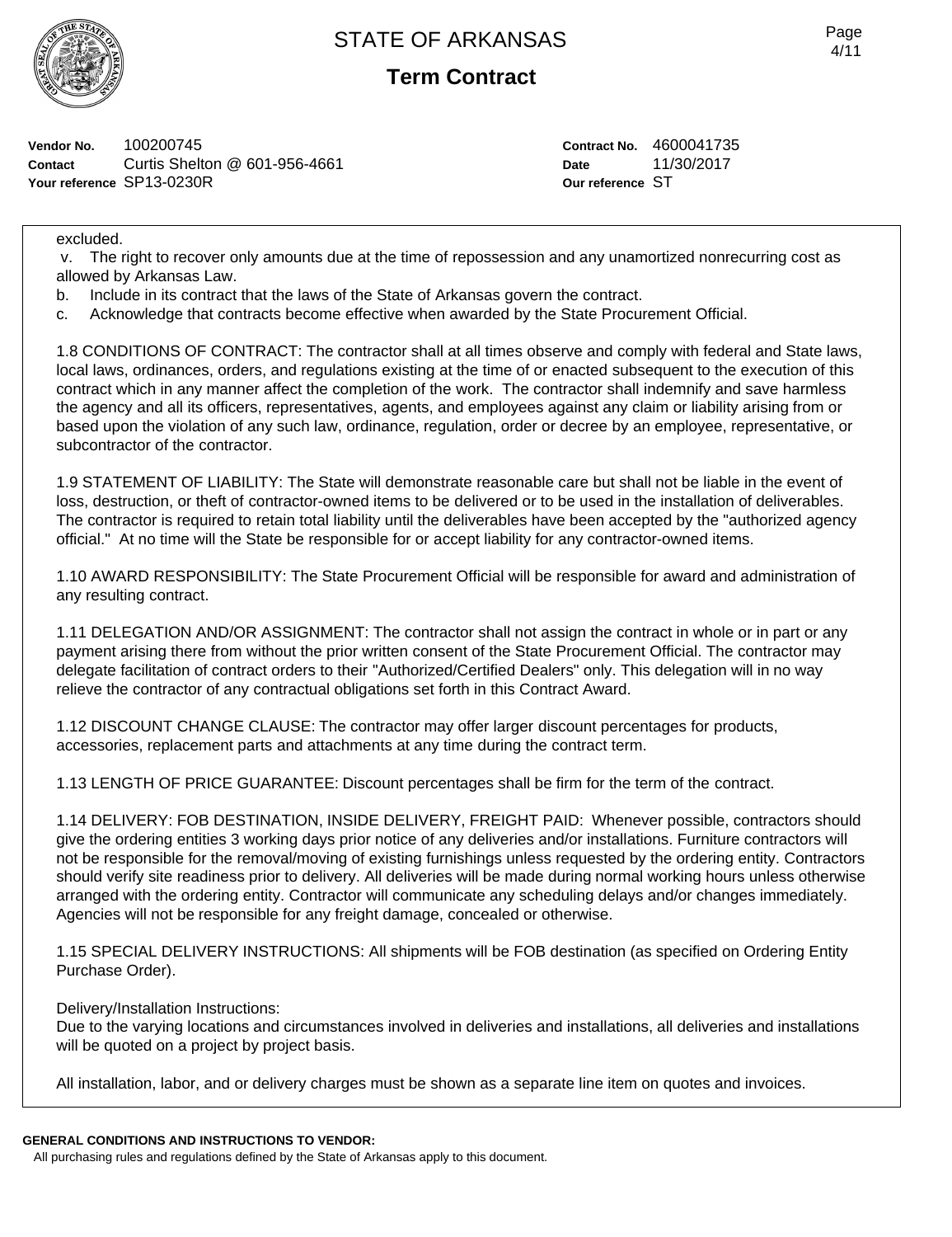

**Term Contract**

**Vendor No.** 100200745 **Contact** Curtis Shelton @ 601-956-4661 **Your reference** SP13-0230R

**Contract No.** 4600041735 **Date** 11/30/2017 **Our reference** ST

One of the following delivery methods must be specified on every Agency Purchase Order:

(1) Drop Shipped: Off loaded by carrier to an Agency loading dock or designated area. There will be no charge to the ordering Agency for this delivery method.

(2) Inside Delivery: Off loaded, un-boxed/wrapped and placed in pre-determined locations within the building. Contractor will be responsible for the removal of any trash, packaging materials, and cartons associated with the delivery.

(3) Delivered and Installed: Off loaded, and installed. Installation shall include but not limited to; any and all labor, material, and tools necessary to install furniture in accordance with approved plans and specifications and/or the direction of authorized agency personnel. The installation company will be responsible for the removal of any trash, packing material, and cartons associated with their installation.

The contractor/installation company will repair/replace (to the satisfaction of the ordering entity) any damage to the building or its contents that they (the contractor) caused in the course of their work. This includes but is not limited to: walls, floors, floor coverings, ceilings, elevators, doors, doorways, and any existing fixtures and furniture. The agency may withhold payment until repairs are satisfactorily completed.

1.16 ACCEPTANCE STANDARDS: Inspection and acceptance/rejection of products shall be made within thirty (30) days of receipt or upon completion of installation should that installation period extend beyond thirty (30) days. Ordering entity shall have the option to return any products within the thirty (30) days.

Return Requirements: Ordering entity shall coordinate returns with the Contractor. Upon notification by the ordering entity of a duplicate shipment, over-shipment or shipment in poor condition, the products must be promptly removed at the contractor and/or dealer's expense. Ordering entities reserve the right to return products for defects in material and/or workmanship. In the event of product return, the ordering entity reserves the right to accept either a full refund for the returned product or a replacement of the product.

Performance Requirements: The ordering entity reserves the right to inspect and verify that all deliveries are in accordance with specifications, both at the point of delivery and at the point of use. For orders that specify an "authorized party" to receive and inspect deliveries and/or installations, acceptance and inspection procedures must be performed by the "authorized party" to be considered and accepted by the ordering entity. Products inspected at the time of use are subject to refusal and return requirements for issues of quality such as defects in manufacturing and/or workmanship. Products will not be considered accepted by the ordering entity until the installation is complete for the applicable products.

1.17 CANCELLATION: In the event the State no longer needs the service or commodity specified in the contract or purchase order due to program changes, changes in laws, rules, or regulations, relocation of offices, or lack of appropriated funding, the State may cancel the contract or purchase order by giving the contractor written notice of such cancellation thirty (30) days prior to the date of cancellation.

### SECTION 2 - SPECIFIC REQUIREMENTS

2.1 QUALITY: The items must be in conformance with normal industry standards as specified within this Contract Award.

#### **GENERAL CONDITIONS AND INSTRUCTIONS TO VENDOR:**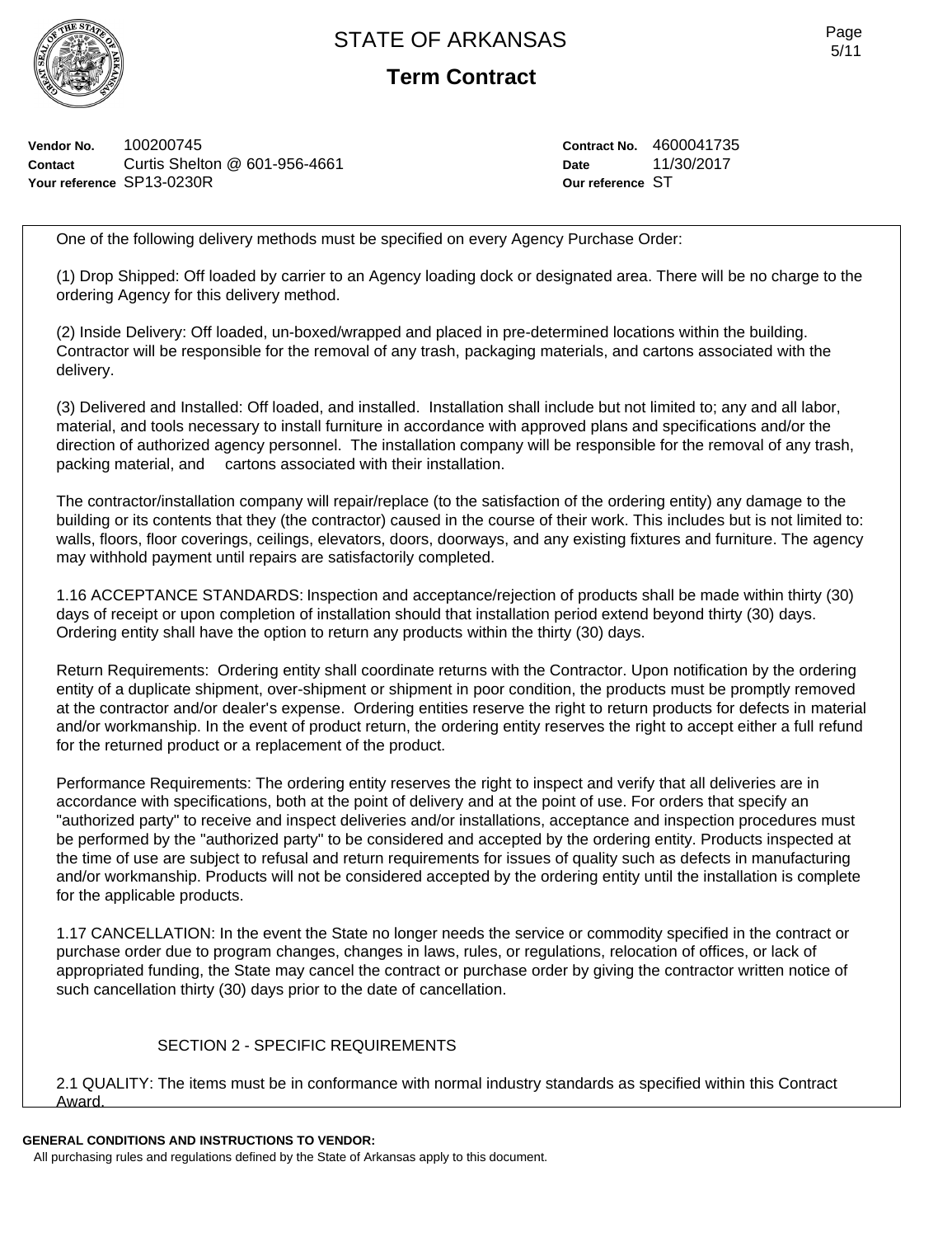

**Term Contract**

**Vendor No.** 100200745 **Contact** Curtis Shelton @ 601-956-4661 **Your reference** SP13-0230R

**Contract No.** 4600041735 **Date** 11/30/2017 **Our reference** ST

2.2 GUIDELINES: The Office of State Procurement adheres to all guidelines set forth by the State and Federal Government concerning The Americans with Disabilities Act (ADA) as well as all mandated fire codes.

2.3 ORDERING PROCEDURE: Orders placed against this contract may be in the form of an agency issued purchase order on an as-required basis. Or an agency may also use the Arkansas State Purchasing Card (P-Card) to purchase furniture.

2.4 QUANTITY BASIS OF CONTRACT - NO GUARANTEED QUANTITIES: The contract established has no guarantee of any specific quantity and the State is obligated only to buy that quantity which is needed by its agencies.

2.5 MINIMUM ORDER QUANTITY: The State makes no commitment to purchase any minimum or maximum quantity, or dollar volume of products from the selected suppliers. Utilization of this agreement will be on an as needed basis by State Agencies and/or Cooperative Participants, Cities, Counties, Schools K-12, Colleges and Universities. The State will award to multiple suppliers; however, the State reserves the right to purchase like and similar products from other suppliers as necessary to meet operational requirements.

Note: Issuance of an award does not guarantee an order.

2.6 Reporting Requirements: The product manufacturer agrees to provide a yearly sales report to the Office of State Procurement. This report is due on the 15th of July following the year's activity. The report must include the total sales of all furniture orders against the contract. The report should include the following: reporting time period, manufacturer/dealer name, furniture category, quantity and dollar value of each item sold, and the name of the purchasing entity.

Note: OSP reserves the right to request a sales report on an as-needed basis.

Email report to: osp-furniture@dfa.arkansas.gov

2.7 FURNITURE CLASSIFICATIONS: Furniture classifications include but not limited to: Cafeteria, Dormitory, Library Shelving and Library Related, Lounge, Systems (Modular), School (Classroom), Freestanding, Seating, Filing Systems and Equipment, and Technology Support.

2.8 GENERAL DEFINITION OF PRODUCTS: Item 1: Cafeteria Furniture

· Mobile tables on rollers with or without benches or stools.

· Round and rectangular cafeteria tables without benches or stools.

Item 2: Dormitory Furniture

· Metal, wood, or wood clad metal wardrobes, beds and mattresses, night stands, chest of drawers, and single pedestal dormitory student desks with keyboard or center drawers.

Item 3: Library Shelving and Library Related Furniture

#### **GENERAL CONDITIONS AND INSTRUCTIONS TO VENDOR:**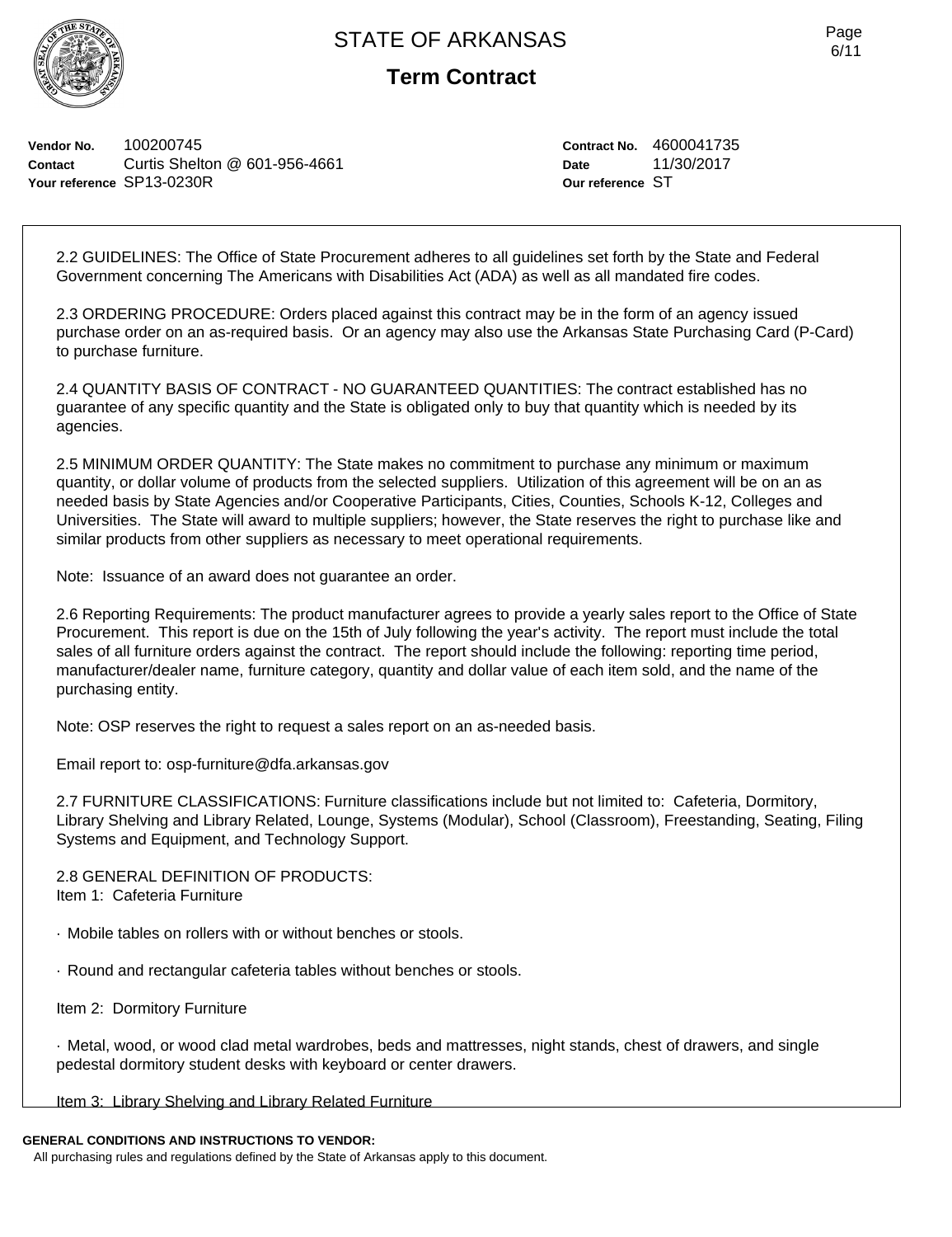

## **Term Contract**

**Vendor No.** 100200745 **Contact** Curtis Shelton @ 601-956-4661 **Your reference** SP13-0230R

**Contract No.** 4600041735 **Date** 11/30/2017 **Our reference** ST

· Cantilever, reversed cantilever, four post library shelving (all of which include mobile shelving), and end panels for covering end of panels.

· Library Related Furniture, which includes but not limited to: book trucks, circulation desks, library tables, card catalogs, study carrels, storage cabinets, periodical racks, dictionary stands, and display cases.

Item 4: Lounge Furniture

· Upholstered wood, metal, or rotationally molded lounge seating which includes but not limited to: (lounge chairs, recliners, love seats, sofas, and assemblies and replacements only).

· Complimentary tables, benches, and ottomans for lounge seating. Manufacturers must have lounge seating to match tables, benches and ottomans.

· Upholstered wood or metal multiple seating, ganging seating, and tandem seating.

Item 5: Systems Furniture (Modular)

· A complete and comprehensive catalog of all systems furniture, including modular work stations, lines and accessories.

· Metal, wood or laminate modular furniture, these can include complimentary components such as keyboard drawers, task lights, tack boards, etc. and storage units.

Item 6: School Furniture (Classroom)

- · Student desk, chair desks, tablet arm chairs and stools.
- · Single unit pedestal teacher's desks
- · Study carrels and storage cabinets
- · Stacking chairs, student chairs and folding chairs

· Classroom activity, computer, folding, training tables and accessories, such as, ganging devices, electrical/data components and storage dollies.

Item 7: Freestanding/Casegoods Furniture

- · A complete and comprehensive catalog of all case goods, furniture, (including folding and mobile) desks and tables.
- · Conference room tables, lecterns, media cabinets, storage cabinets and presentation boards

Item 8: Seating

· A complete and comprehensive catalog of chairs, auditorium and general seating.

#### **GENERAL CONDITIONS AND INSTRUCTIONS TO VENDOR:**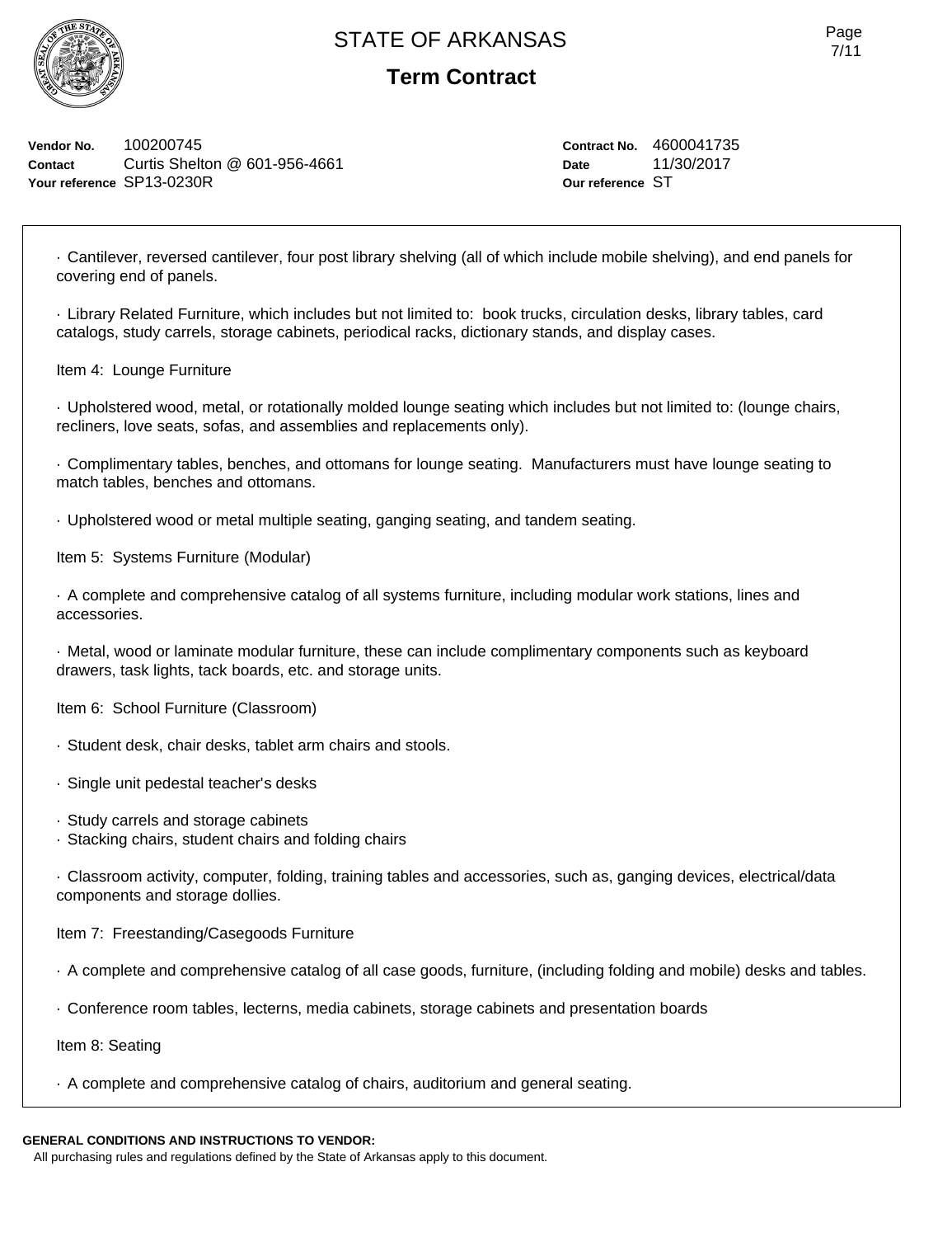

**Term Contract**

**Vendor No.** 100200745 **Contact** Curtis Shelton @ 601-956-4661 **Your reference** SP13-0230R

**Contract No.** 4600041735 **Date** 11/30/2017 **Our reference** ST

· Wood, metal or ergonomic seating which may include but limited to: executive, managerial, task, operational, stools, side, occasional, stacking, conference, and theater type seating.

· Products must meet or exceed ANSI/BIFMA requirements.

Item 9: Filing Systems and Equipment

· A complete and comprehensive catalog of filing systems including vertical and lateral files, bookcases, mobile cabinets and freestanding file cabinets.

Item 10: Technology Support Furniture

A complete and comprehensive catalog of technology support furniture to support technology based learning environments.

ANY PERMANENT FURNITURE INSTALLATION for State Agencies as well as requested space alterations, attached fixtures, furnishings and erected additions must have Arkansas Building Authority (ABA) approval if: (a) The building is owned by ABA and/or

(b) The product and installation exceeds the sum of \$20,000.00. (Excluding ABA exempt agencies)

Note: the Americans with Disabilities ACT and the Arkansas Fire Codes must be adhered to as set forth by local and federal guidelines by the ordering entity and the contractor.

Codes, Permits, Licenses for Permanent Installation:

The contractor must comply with all State mandatory licensing requirements prior to installation. Questions on licensing requirements should be directed to the State Licensing Board. Contractor must furnish and install all furniture and materials in compliance with all applicable codes, whether local, state, or federal; and that all permits or licenses required for installation will be obtained without cost to the State.

2.9 PRODUCT MANUFACTURER'S SUPPLIERS: Only those dealers/distributors listed by the manufacturer will be considered authorized to act on behalf of the Product Manufacturer.

2.10 CONTRACT RENEWAL PERIOD: FURNITURE ADDITIONS/DELETIONS: Contractors wishing to make furniture additions/changes to their contract during the contract period should be aware of the following:

Additions/changes will be allowed only once during a contract period. No changes to discount percentages are allowed during this contract period.

Additions/changes must be submitted during the contract renewal period.

When requesting additions and/or changes; contractor shall submit a request either by letter or via email which shall include a list of all items being proposed for addition and/or change.

Contractor shall submit all required documents supporting any new items.

Product literature for all new items shall also be submitted with the request.

Contractor is responsible for submitting a complete name, address, email address, phone and fax numbers when a

### **GENERAL CONDITIONS AND INSTRUCTIONS TO VENDOR:**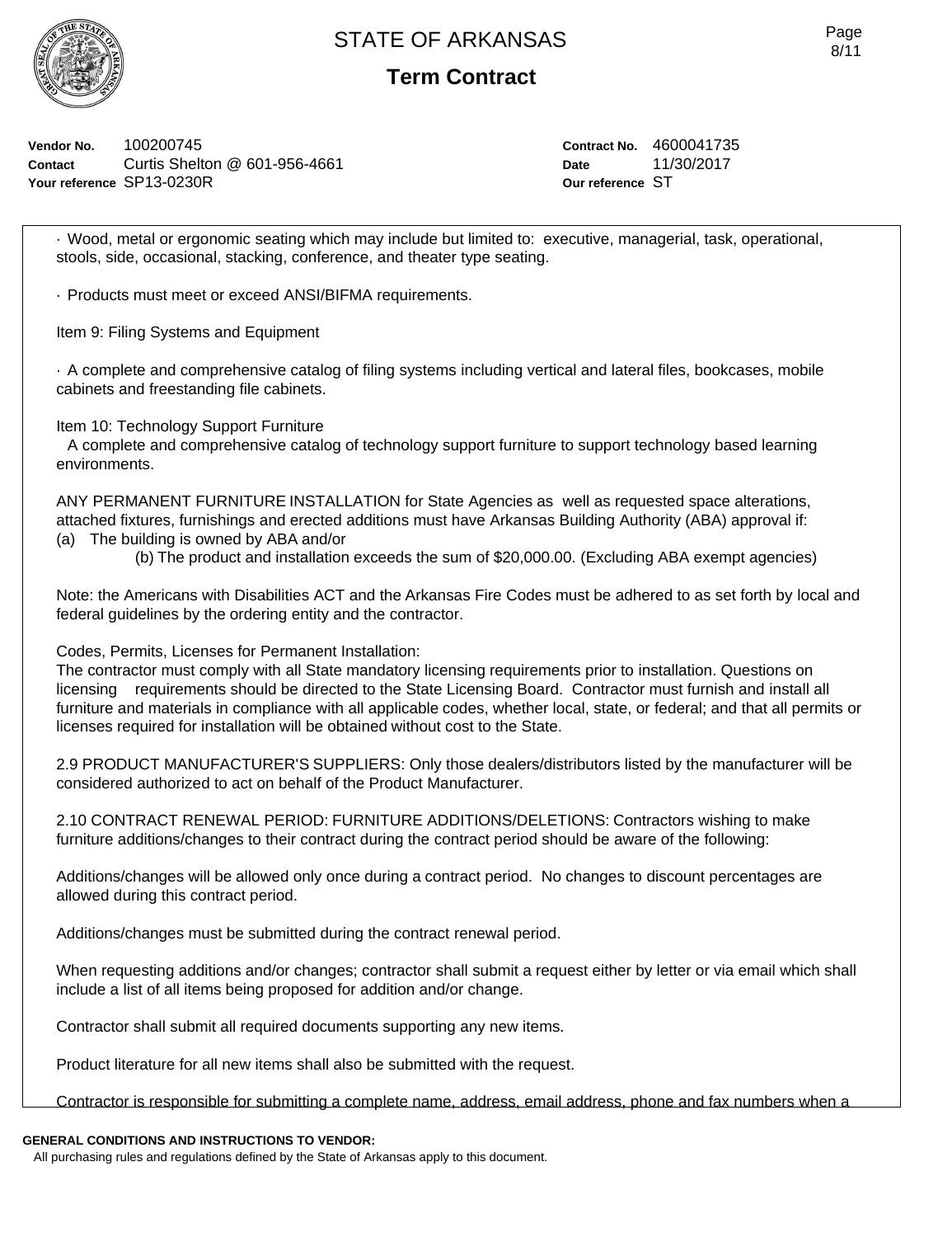

**Term Contract**

**Vendor No.** 100200745 **Contact** Curtis Shelton @ 601-956-4661 **Your reference** SP13-0230R

**Contract No.** 4600041735 **Date** 11/30/2017 **Our reference** ST

new dealer is added.

2.11 PRICE LISTS AND PRODUCT INFORMATION: Contractors should provide an electronic version of the proposed price list in an Excel format or pdf on a jump drive. Also provide a dealer list, if applicable in an Excel format with "read and write" capabilities on the same jump drive. No costs or expenses associated with providing this information in the required format shall be charged to the State of Arkansas. At the time of contract renewal contractor will furnish OSP with an updated dealer list and published price list.

2.12 LITERATURE: The manufacturer/dealer shall furnish price lists, catalogs, and description literature upon request by any using entity, and at no cost to the entity.

2.13 SPECIAL PACKAGING: Items shall be packaged and cartoned so as to protect the contents from damage during shipment, handling and storage. Shipping container shall have a label with the following information:

Name of Receiving Agency Agency Purchase Order Number Name of Supplier Item Description of Contents Manufacturer Name Model Name and Number

2.14 WARRANTY: Minimum acceptable warranty will be for a period of one year from the date of product acceptance by the ordering entity. Warranty shall cover defects in material and workmanship and shall cover all costs associated with the repair or replacement of defective items including labor, parts, transportation costs, travel time and expense, and any other costs associated with such repair or replacement.

If anytime during the first (1) year warranty period the product does not perform in accordance to manufacturer's specification, the successful contractor will be notified in writing. The contractor shall pick up the product at the contractor's expense, and replace with product that meets or exceeds prior assembled product. Should product performance remain unacceptable to ordering entity, entity may request a full return of the purchase price (including taxes).

2.15 ORDER CANCELLATION: Users of this contract are advised that orders (all or part) cancelled or returned after acceptance of requested merchandise will be subject to a restocking fee of ten percent (10%) of the invoice amount (not to exceed \$500.00 per order) plus return freight charges. The amount authorized for payment of return freight will, in no instance, be more than original delivery charges documented by carrier. These charges may be applied, at the option of the supplier, to those orders which have been accepted. Orders cancelled prior to shipment or acceptance by ordering entity from the manufacturer will not be assessed charges.

### TERMS AND CONDITIONS

1. GENERAL: All terms and conditions stated in the invitation for bid govern this contract.

2. PRICES: Prices are firm and not subject to escalation, unless otherwise specified in the invitation for bid.

### **GENERAL CONDITIONS AND INSTRUCTIONS TO VENDOR:**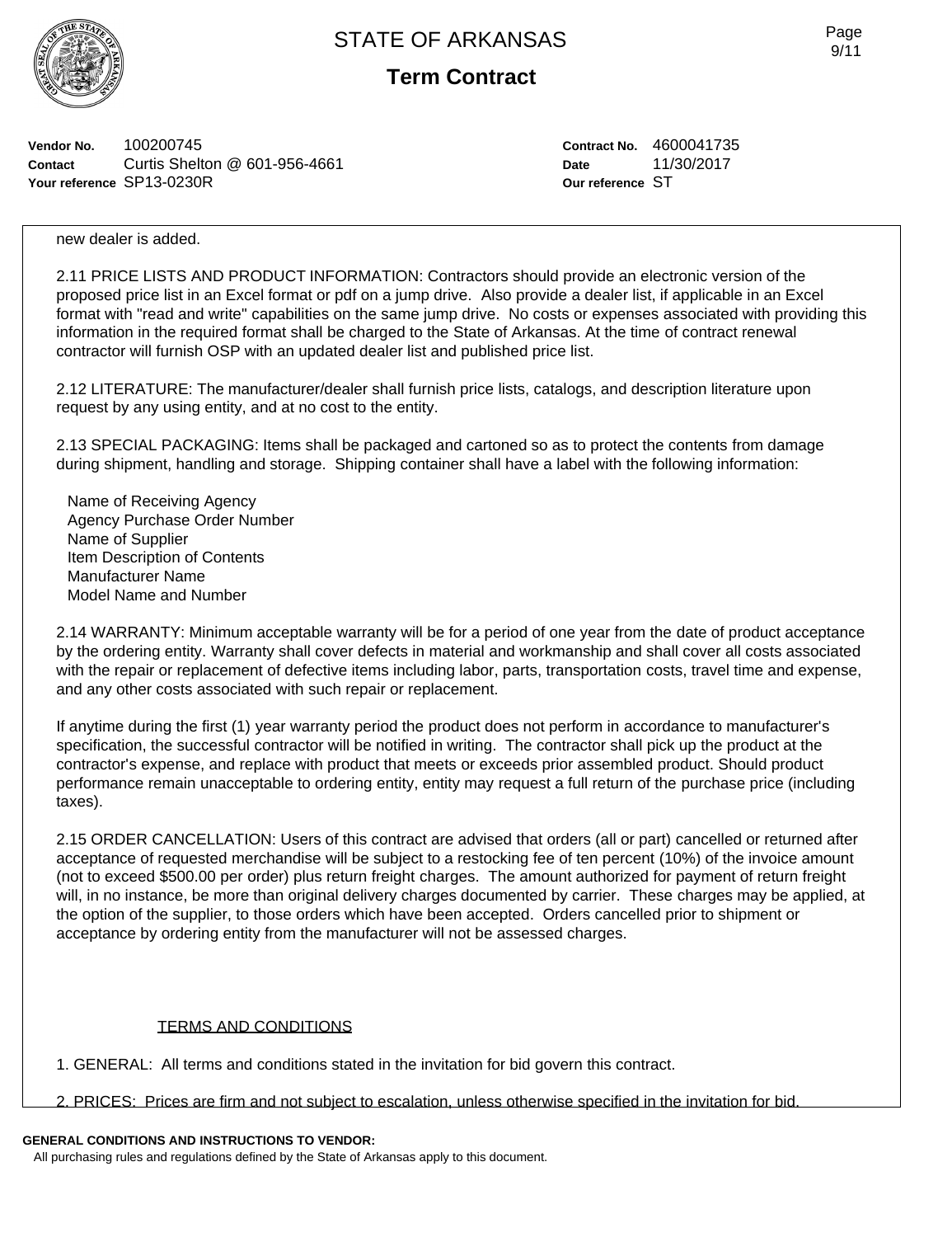

**Term Contract**

**Vendor No.** 100200745 **Contact** Curtis Shelton @ 601-956-4661 **Your reference** SP13-0230R

**Contract No.** 4600041735 **Date** 11/30/2017 **Our reference** ST

3. DISCOUNTS: All cash discounts offered will be taken if earned.

4. TAXES: Most state agencies must pay state sales tax. Before billing, the contractor should contact the ordering agency to find out if that agency must pay sales tax. Itemize state sales tax when applicable on invoices.

5. BRAND NAME REFERENCES: The contractor guarantees that the commodity delivered is the same as specified in the bid.

6. GUARANTY: All items delivered are to be newly manufactured, in first- class condition, latest model and design, including, where applicable, containers suitable for shipment and storage unless otherwise indicated in the bid invitation. The contractor guarantees that everything furnished hereunder will be free from defects in design, workmanship, and material; that if sold by drawing, sample or specification, it will conform thereto and will serve the function for which furnished. The contractor further guarantees that if the items furnished hereunder are to be installed by the contractor, such items will function properly when installed. The contractor also guarantees that all applicable laws have been complied with relating to construction, packaging, labeling, and registration. The contractor's obligations under this paragraph shall survive for a period of one year from the date of delivery, unless otherwise specified in the invitation for bid.

7. AWARD: This contract award does not authorize shipment. Shipment against this contract is authorized by the receipt of a purchase order from the ordering agency. A written purchase order mailed or otherwise furnished to the contractor results in a binding obligation without further action by either party.

8. DELIVERY: The term of the contract is shown on the face of the contract award. The contractor is required to supply the state's needs during this term. The number of days required to place the commodity in the receiving agency's designated location under normal conditions is also shown. Consistent failure to meet delivery without a valid reason may cause removal from the bidders' list or suspension of eligibility for award.

9. BACK ORDERS OR DELAY IN DELIVERY: Back orders or failure to deliver within the time required may be default of the contract. The contractor must give written notice to the Office of State Procurement and ordering agency of the reason and the expected delivery date. If the reason is not acceptable, the contractor is in default. The Office of State Procurement has the right to extend delivery if reasons appear valid. If the date is not acceptable, the agency may buy elsewhere.

10. DELIVERY REQUIREMENTS: No substitutions or cancellations are permitted without written approval of the Office of State Procurement. Delivery shall be made during agency work hours only, 8:00 a.m. to 4:30 p.m., unless prior approval for other delivery has been obtained from the agency. Packing memoranda shall be enclosed with each shipment.

11. STORAGE: The ordering agency is responsible for storage if the contractor delivers within the time required and the agency cannot accept delivery.

12. DEFAULT: All commodities furnished will be subject to inspection and acceptance of the ordering agency after delivery. Default in promised delivery or failure to meet specifications authorizes the Office of State Procurement to cancel this contract or any portion of same and reasonably purchase commodities elsewhere and charge full increase, if any, in cost and handling to the defaulting contractor.

#### **GENERAL CONDITIONS AND INSTRUCTIONS TO VENDOR:**